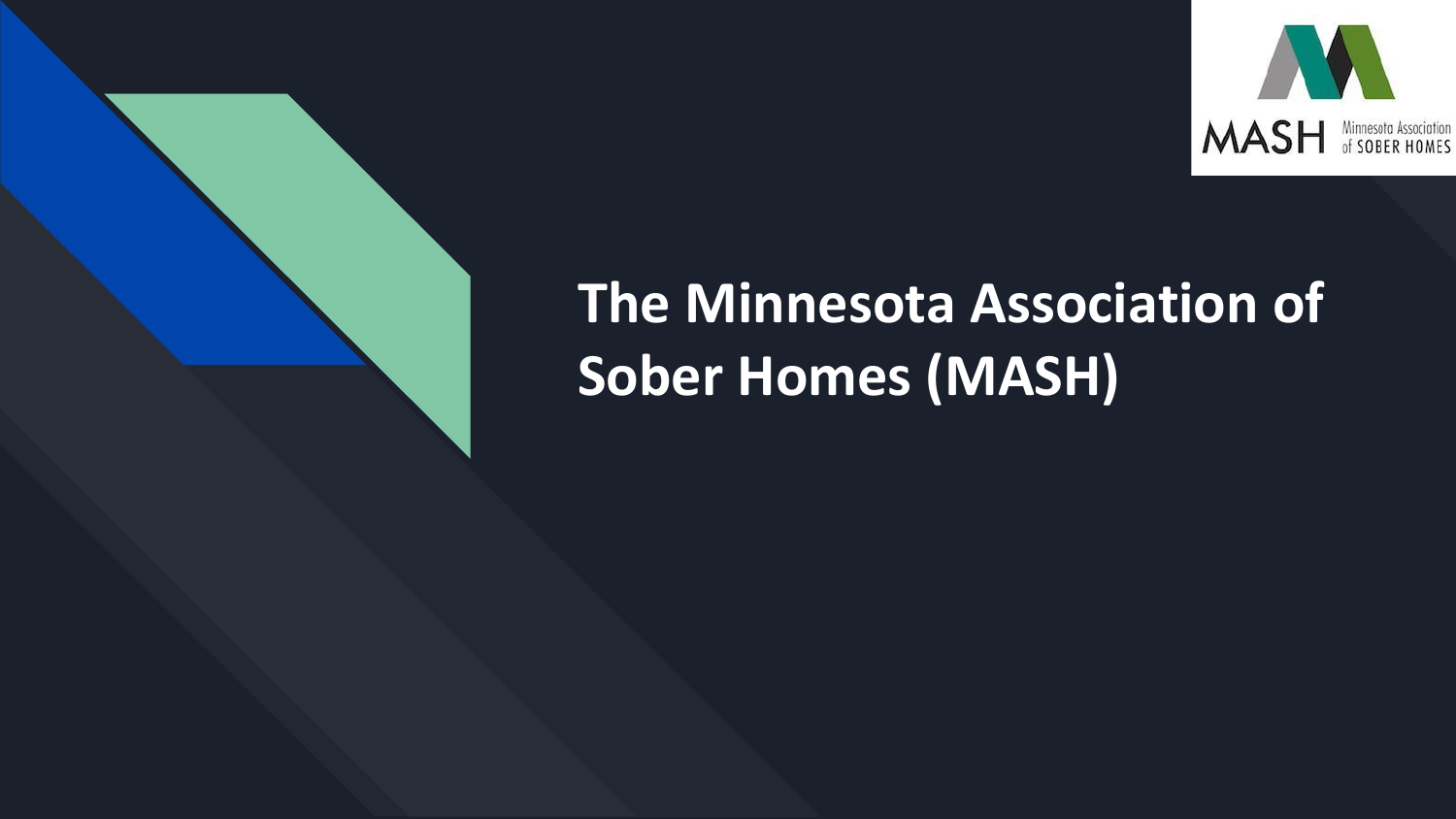

#### **The Minnesota Association of Sober Homes (MASH)**



*"The primary mission of the Minnesota Association of Sober Homes, Inc., is to promote the establishment, successful management and growth of high quality community-based sober-living residences."*

MASH was founded in 2007 and has focused on three pillars since its inception:

- **Operational Standards**
- **Life Safety**
- **Ethics**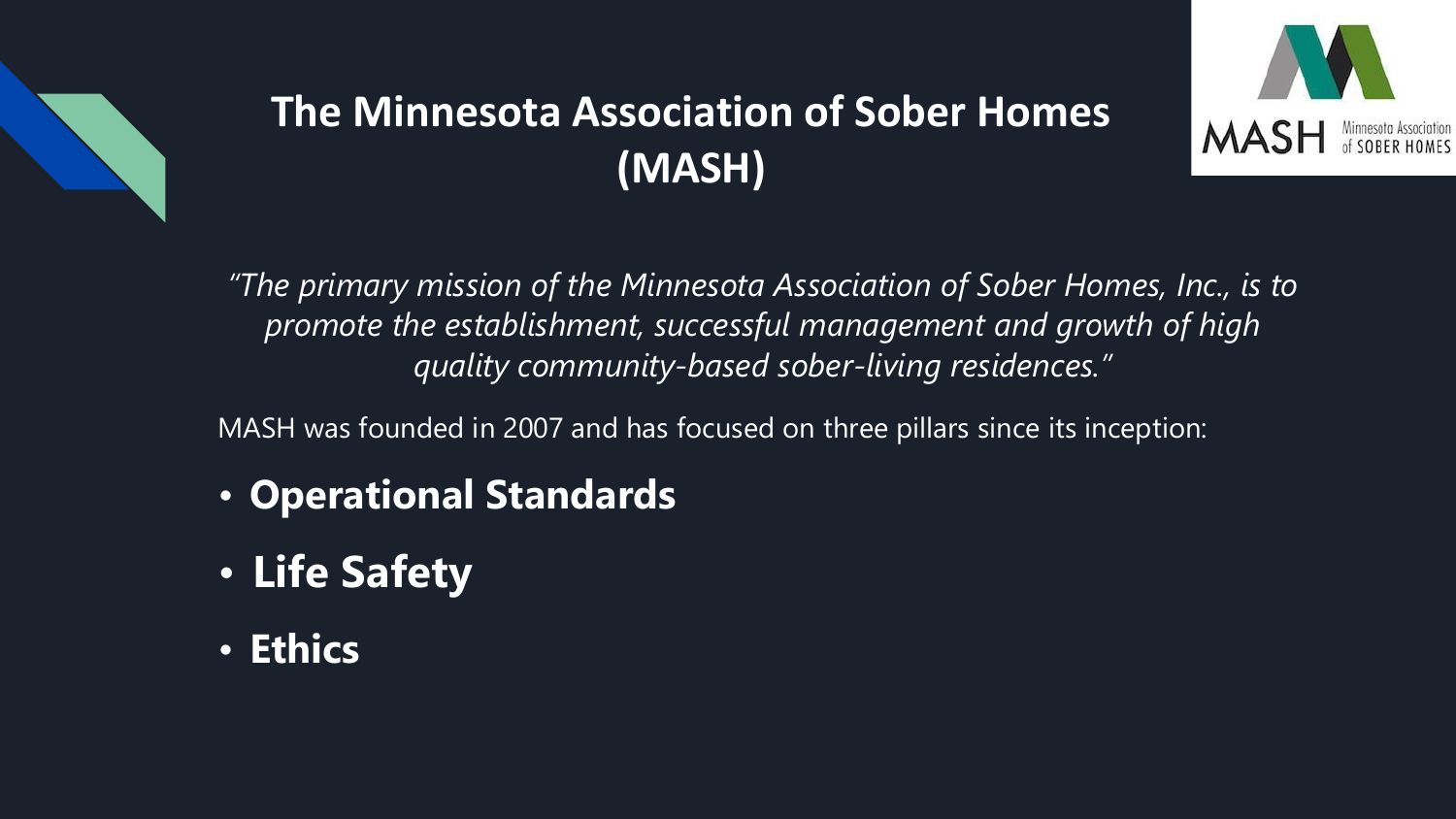#### **MASH Organizational Structure**

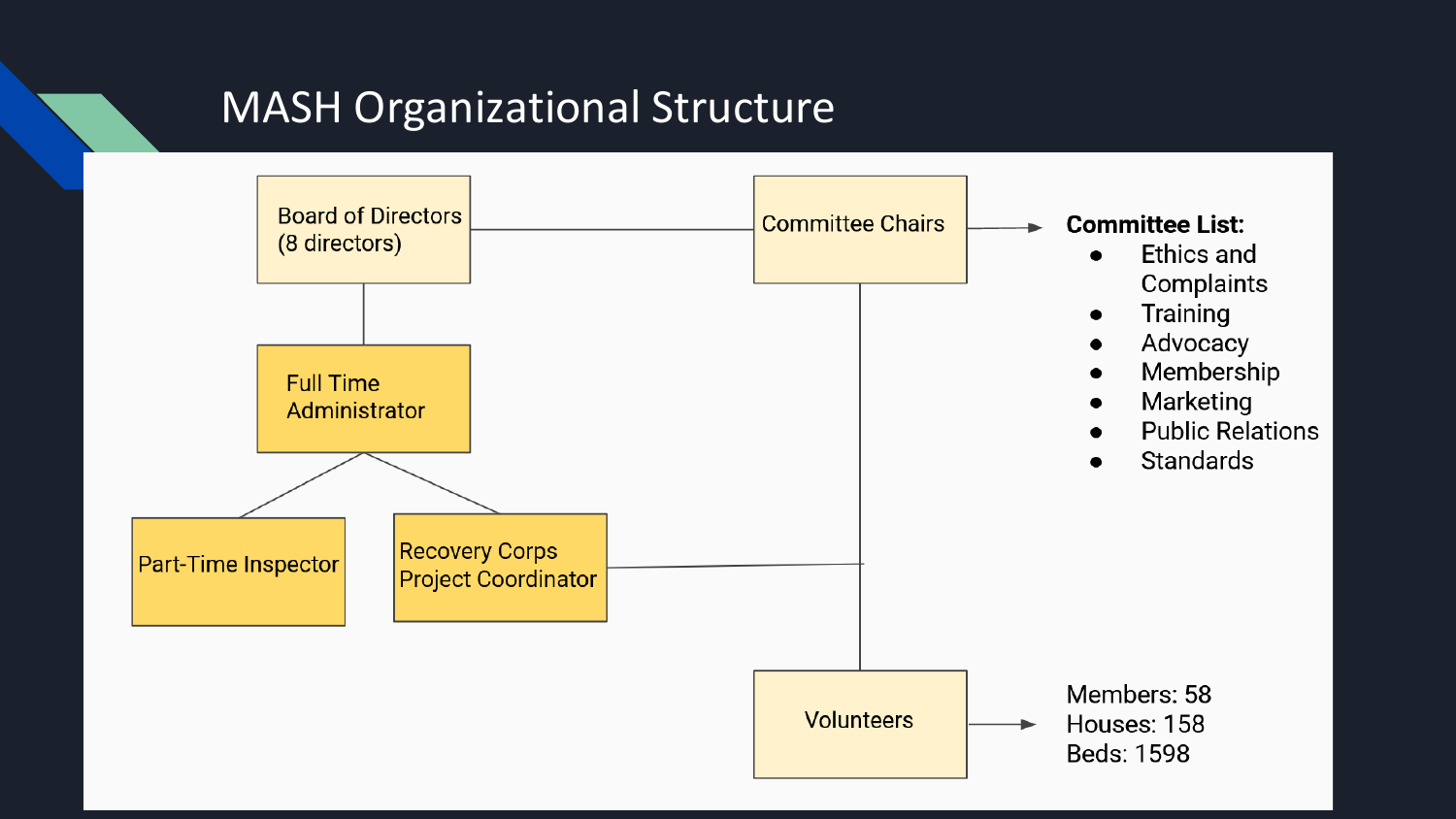

# **NARR / MASH Standards**

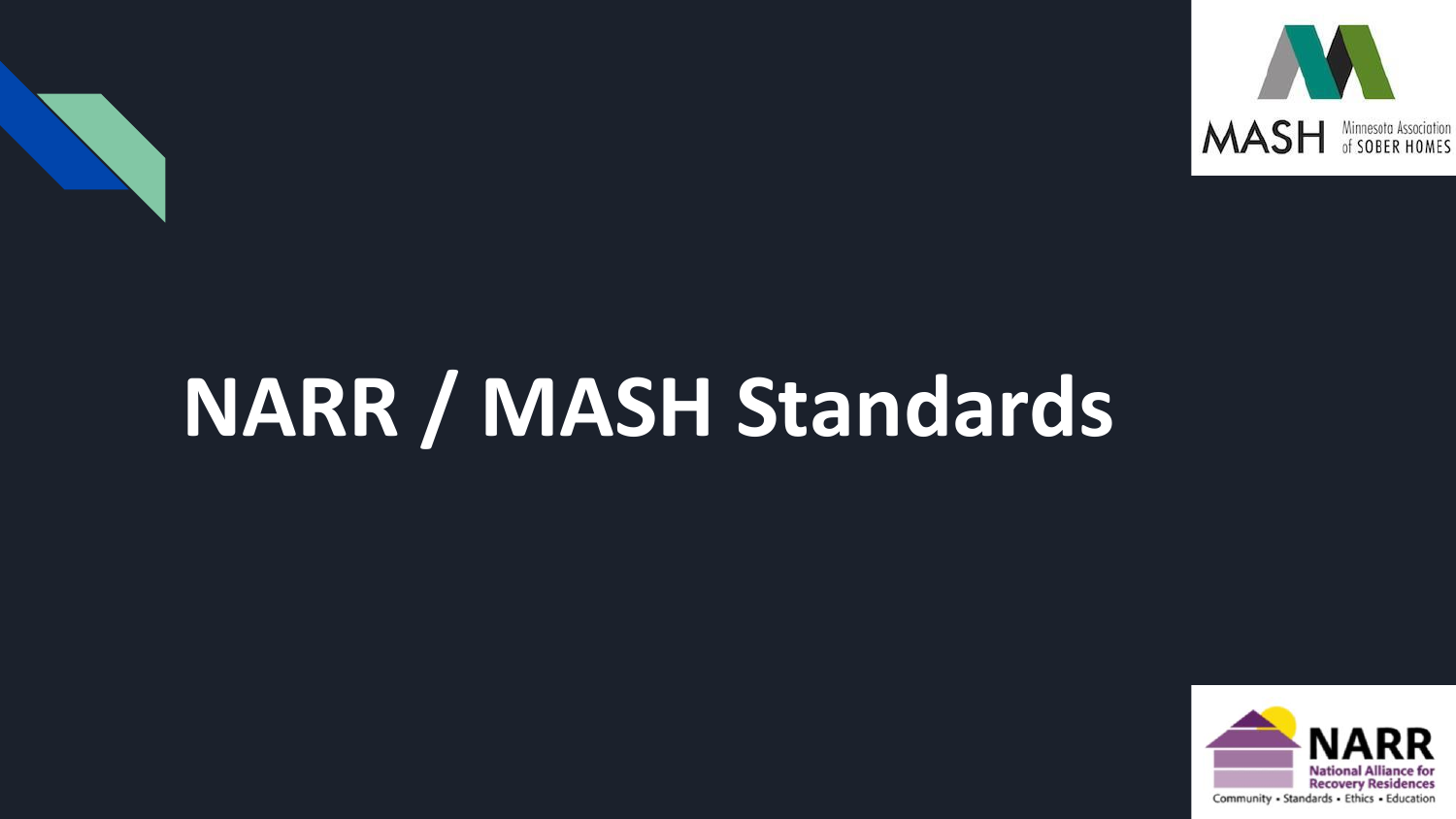#### Domains, Core Principles and Standards



### **NARR Standards**

A comprehensive collection of standards, informed by decades of national best practices.

All 105 requirements set forth in this document are built on The Social Model of Recovery and have been adopted by SAMSHA as national best practice standards for Recovery Homes/Sober-Living in the United States.

| 1  |                                               |    | <b>Administrative and Operational</b><br>Domain                                                                                                                                               | <b>LEVELS</b> |   |   |    |
|----|-----------------------------------------------|----|-----------------------------------------------------------------------------------------------------------------------------------------------------------------------------------------------|---------------|---|---|----|
|    |                                               |    |                                                                                                                                                                                               | T             | п | Ш | IV |
| A. | <b>Core Principle: Operate with Integrity</b> |    |                                                                                                                                                                                               |               |   |   |    |
|    | 1.                                            |    | Use mission and vision as guides for decision making                                                                                                                                          |               |   |   |    |
|    |                                               | a. | A written mission that reflects a commitment to those served<br>and identifies the population served which, at a minimum,<br>includes persons in recovery from a substance use disorder.      |               |   |   |    |
|    |                                               | b. | A vision statement that is consistent with NARR's core<br>principles.                                                                                                                         | v             | v | v |    |
|    | 2.                                            |    | Adhere to legal and ethical codes and use best business practices                                                                                                                             |               |   |   |    |
|    |                                               | a. | Documentation of legal business entity (e.g. incorporation,<br>LLC documents or business license).                                                                                            | v             | v | v | v  |
|    |                                               | b. | Documentation that the owner/operator has current liability<br>coverage and other insurance appropriate to the level of<br>support.                                                           | v             | v | v |    |
|    |                                               | c. | Written permission from the property owner of record (if<br>the owner is other than the recovery residence operator) to<br>operate a recovery residence on the property.                      | v             | v | v |    |
|    |                                               | d. | A statement attesting to compliance with nondiscriminatory<br>state and federal requirements.                                                                                                 | v             | v | v |    |
|    |                                               | e. | Operator attests that claims made in marketing materials and<br>advertising will be honest and substantiated and that it does not<br>employ any of the following:                             | v             | v | v |    |
|    |                                               |    | False or misleading statements or unfounded claims or<br>exaggerations;                                                                                                                       |               |   |   |    |
|    |                                               |    | Testimonials that do not reflect the real opinion of the<br>٠<br>involved individual:                                                                                                         |               |   |   |    |
|    |                                               |    | Price claims that are misleading;                                                                                                                                                             |               |   |   |    |
|    |                                               |    | Therapeutic strategies for which licensure and/or<br>۰<br>counseling certifications are required but not applicable at<br>the site: or                                                        |               |   |   |    |
|    |                                               |    | Misleading representation of outcomes.                                                                                                                                                        |               |   |   |    |
|    |                                               | f. | Policy and procedures that ensure that appropriate background<br>checks (due diligence practices) are conducted for all staff who<br>will have direct and regular interaction with residents. |               | R | R |    |
|    |                                               | g. | Policy and procedures that ensure the following conditions are<br>met if the residence provider employs, contracts with or enters<br>into a paid work agreement with residents:               | v             | v | v |    |
|    |                                               |    | Paid work arrangements are completely voluntary.                                                                                                                                              |               |   |   |    |
|    |                                               |    | Residents do not suffer consequences for declining work.<br>٠<br>Residents who accept paid work are not treated more<br>۰                                                                     |               |   |   |    |
|    |                                               |    | favorably than residents who do not.                                                                                                                                                          |               |   |   |    |

**COPYRIGHT 2018** The National Alliance for Recovery Residences  $*$  = Standard may be subject to state requirement



NARR Standard 3.0 - Draft November 2018: Page 2 of 12  $\sqrt{\phantom{a}}$  = Required  $R =$ Recommended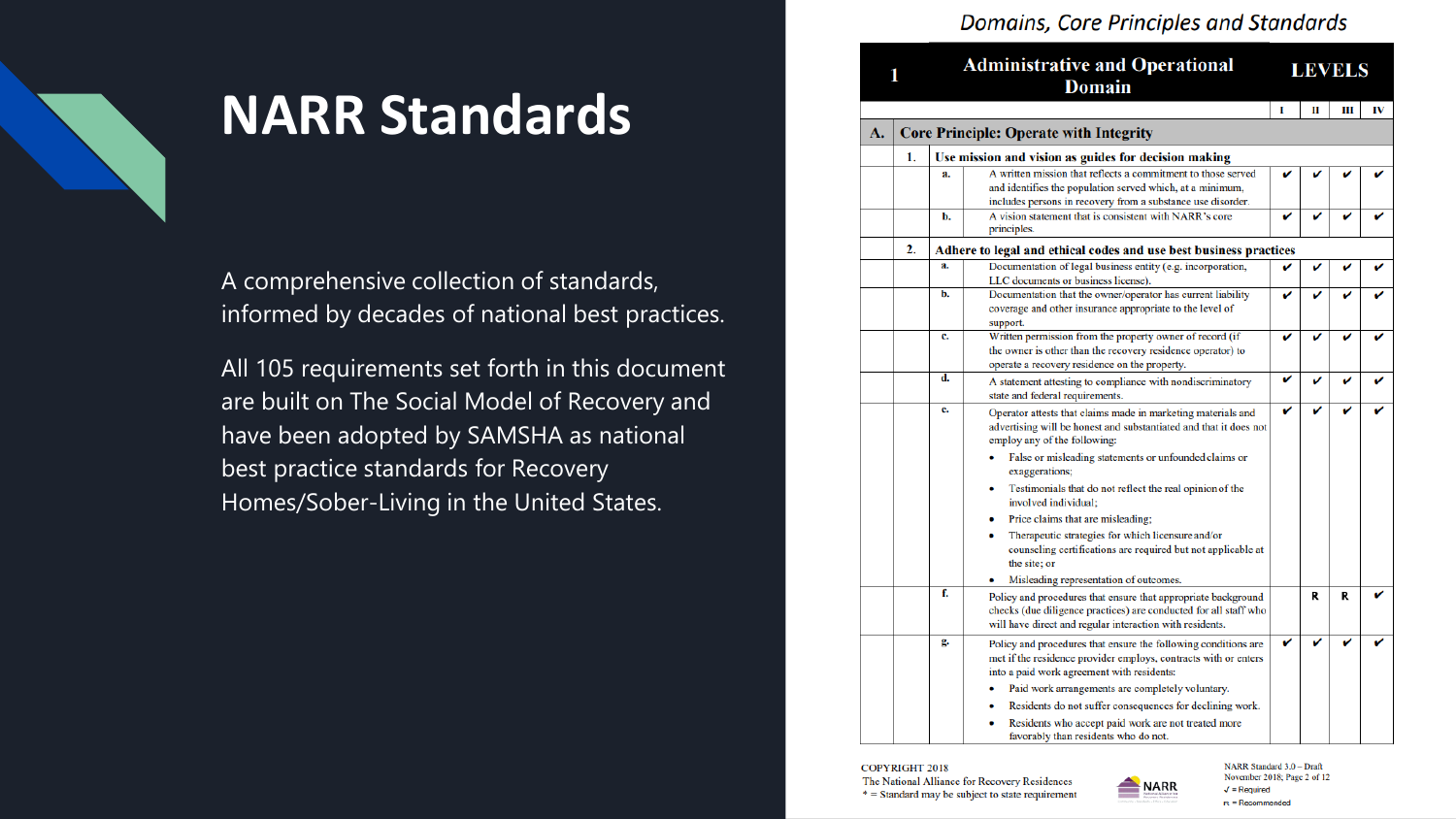

### **Domain 1 Administrative Operations**



This domain promotes well-run sober homes by focusing on:

- Financial transparency
- Data collection for process improvement
- Integrating a home's mission statement into their everyday operations
- Honest marketing materials
- Due diligence practices such as background checks for all staff

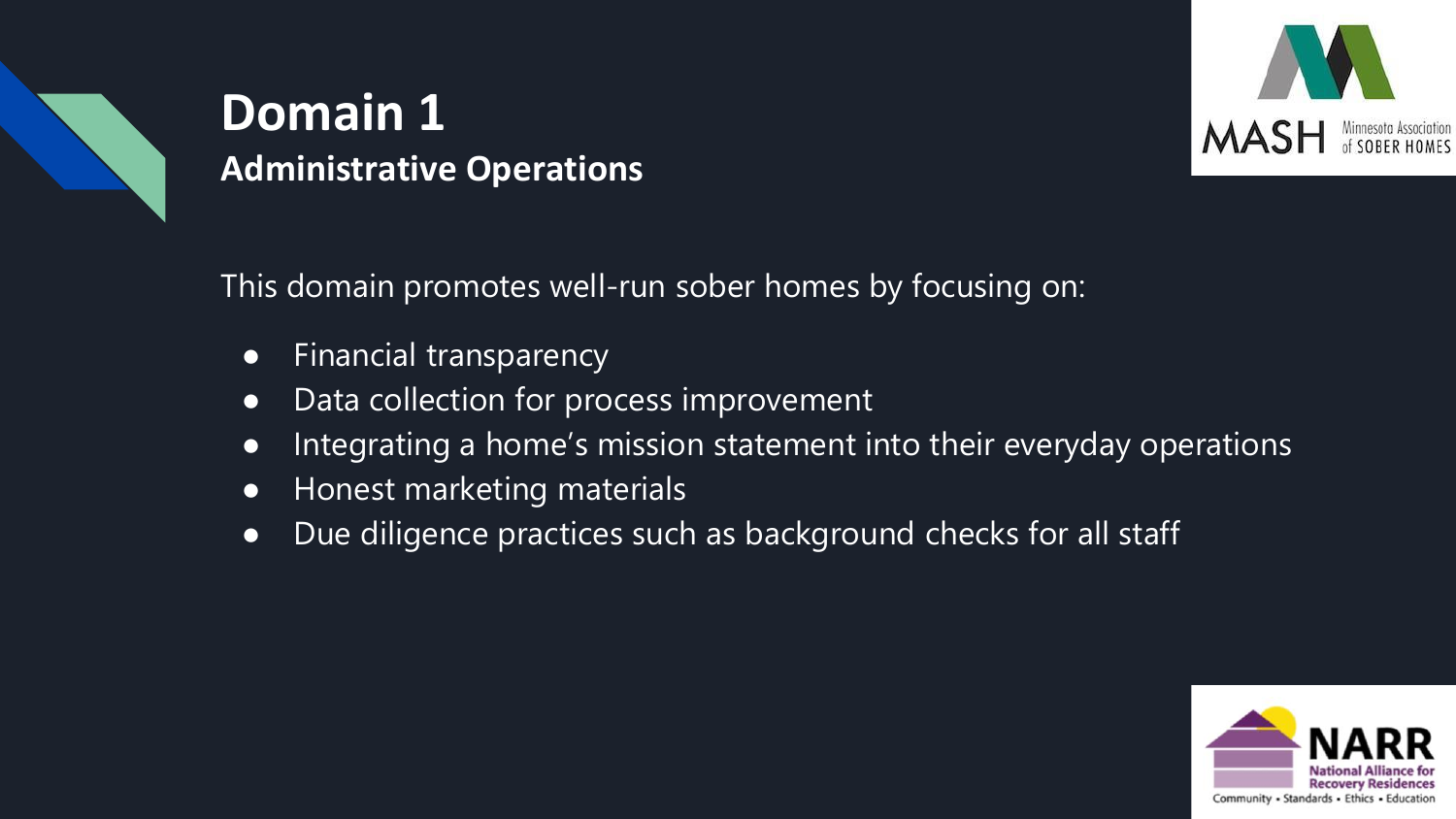

### **Domain 2 Physical Environment**

This domain promotes safe and supportive environments by requiring that:

- Residents have ample space, food storage and bathrooms
- Homes feel like a home, not an institution
- Drugs and alcohol are not allowed on the premises
- Naloxone is accessible and individuals are trained in its use
- Residents are involved in the governance of the home
- Life safety measures such as fire extinguishers, smoke detectors, etc. are present

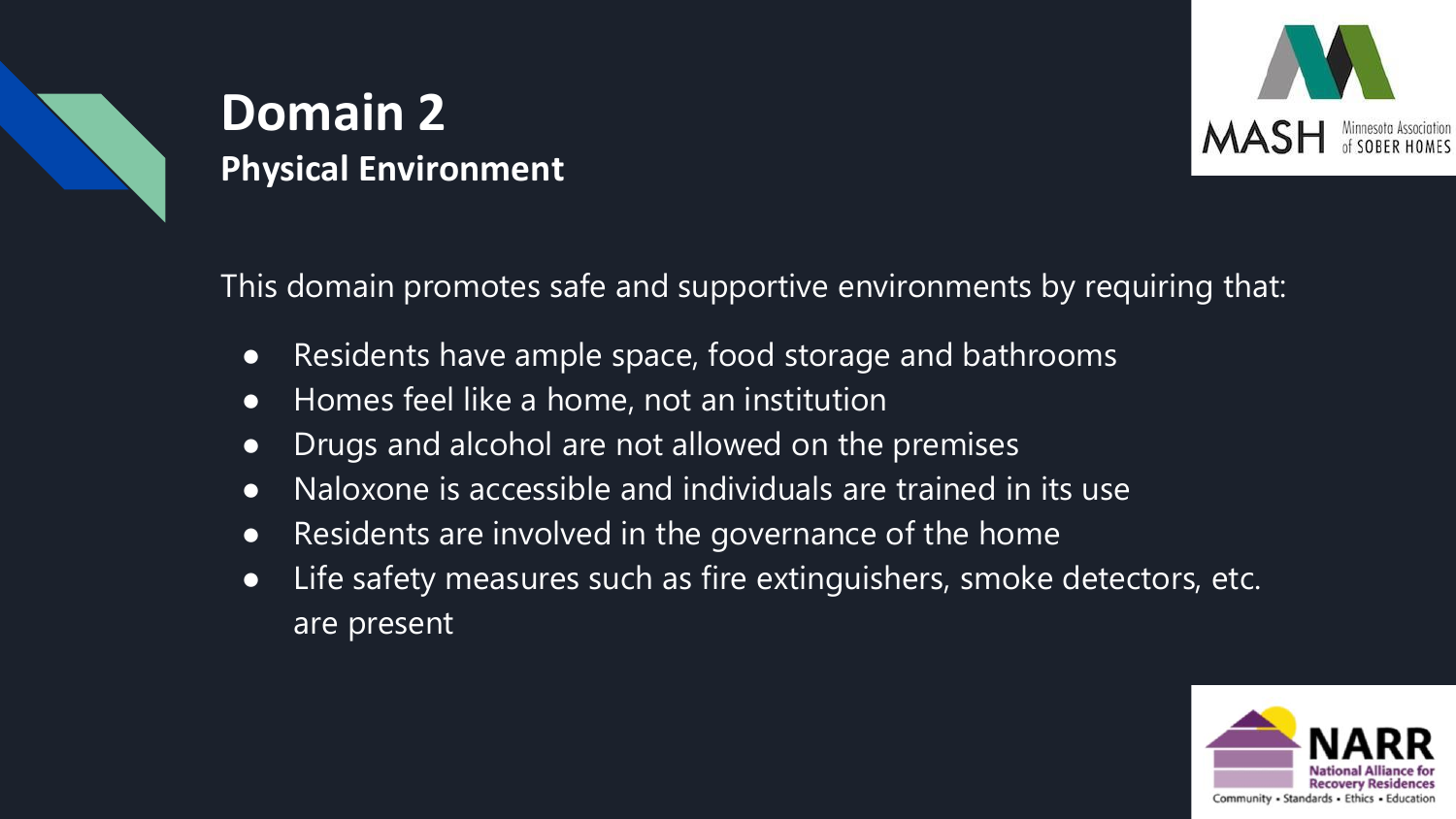

#### **Domain 3 Recovery Support**

This domain helps lead to positive recovery outcomes for residents by requiring that:

- Residents are engaged through community service, work, or school
- Residents are educated on community resources
- Events that encourage resident-to-resident peer support occur
- Trauma informed and resilience-promoting practices are a priority

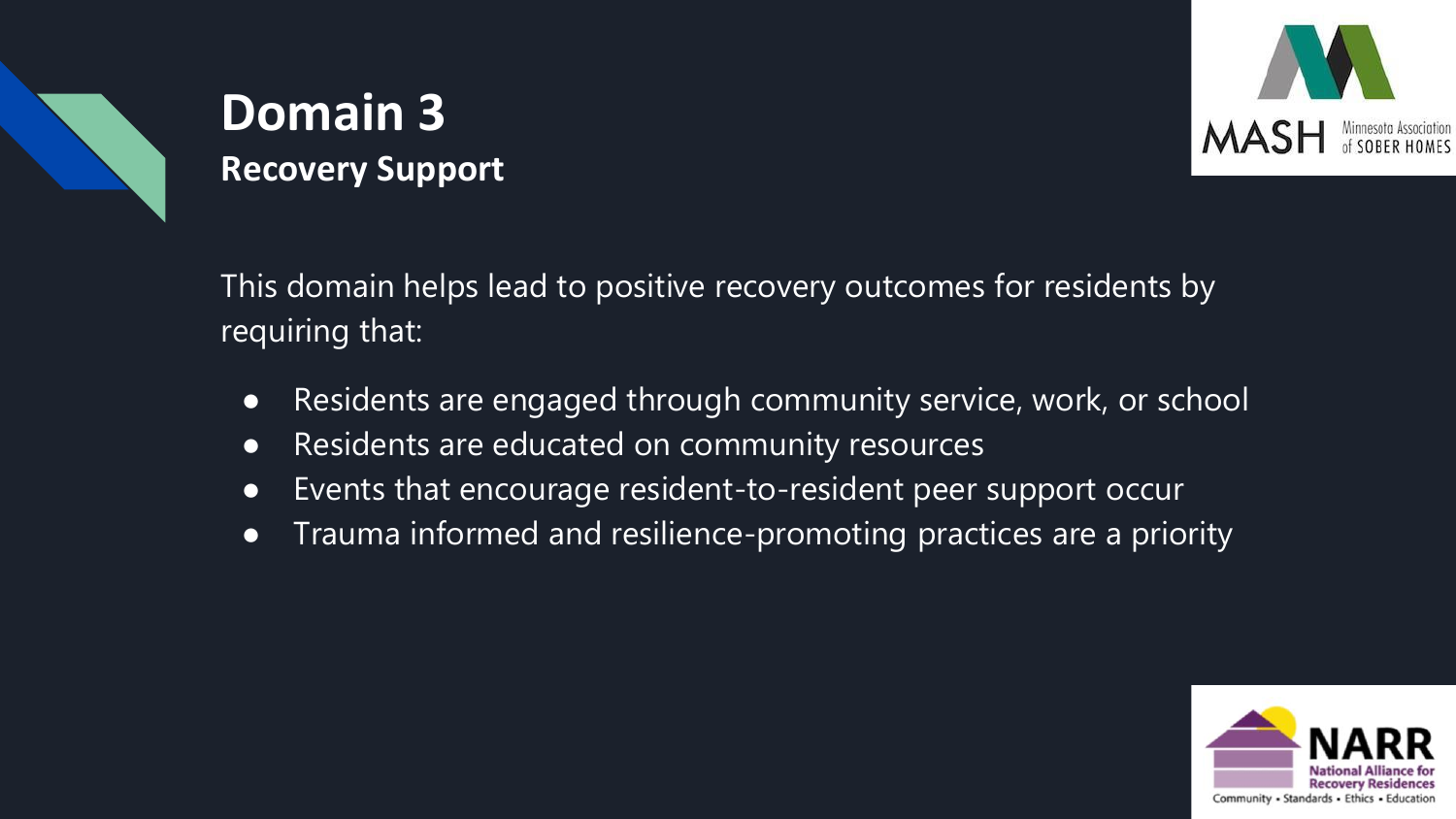

#### **Domain 4 Being a Good Neighbor**



This domain helps sober homes remain a positive force in their neighborhood by requiring that:

- Cleanliness of the property is a priority
- Smoking must be done outside and with proper disposal
- Neighbors are provided with the responsible person's contact information when requested

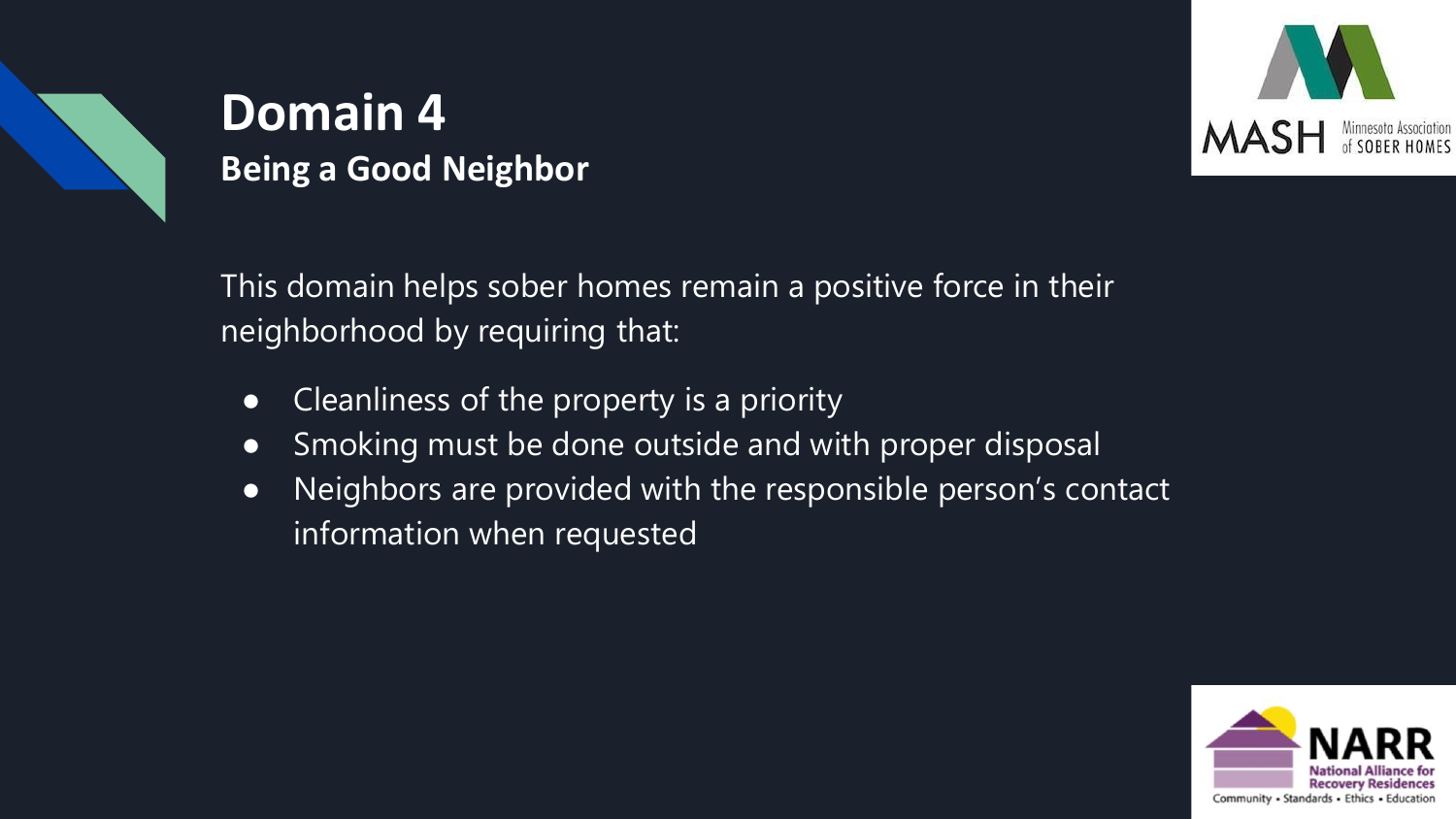

### **MASH Code of Ethics**



1. Be dedicated to recognizing the dignity and worth of all those we serve. At all times managers or other staff shall treat each resident with respect and dignity.

2. Maintain an alcohol and drug free environment

3. Maintain quality housing that is consistent with the quality of the neighborhood. Demonstrate activities that benefit the immediate neighbors.

4. Staff members who are alcoholic and/or chemically dependent must be clean and sober at least 1 year and remain abstinent and actively involved in a Twelve Step program of recovery. Staff members who are not alcoholics or chemically dependent remain alcohol free during performance hours and be free from chemical use problems.

5. No physical violence or threats of violence are ever tolerated in the home.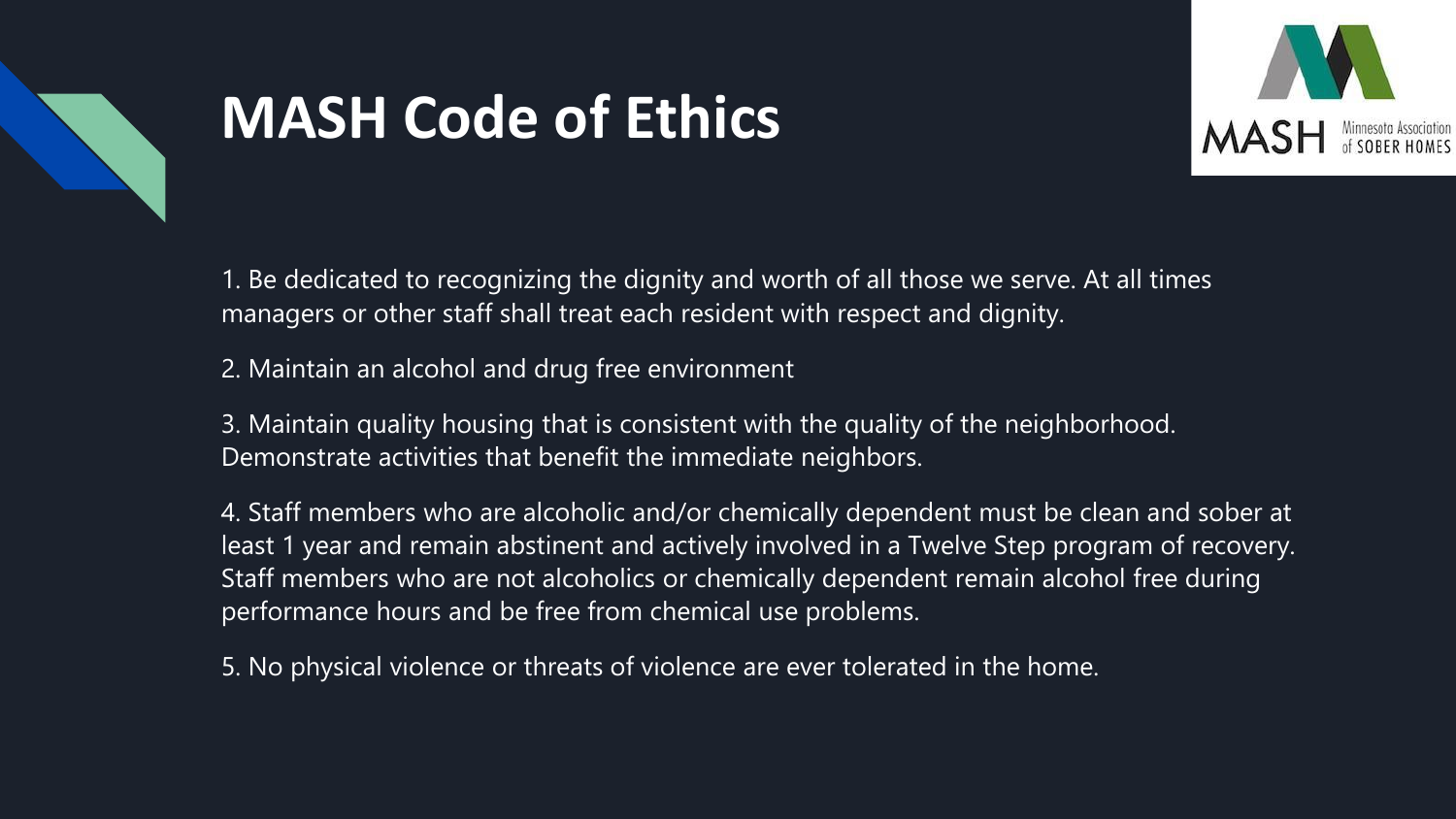

### **MASH Code of Ethics**



6. Managers or other staff shall never become romantically or sexually involved with a resident or anyone the sober living home is assisting .

7. Managers or other staff shall never become involved with a resident's financial or business affairs. This covers borrowing or lending money, buying or selling property, or other financial transactions.

8. Managers or other staff -- Respect the privacy and personal rights of all residents.

9. Assure that no weapons are allowed on sober living premises.

10. Adhere to the Management, Health, Safety, and Staff standards set forth in our standards.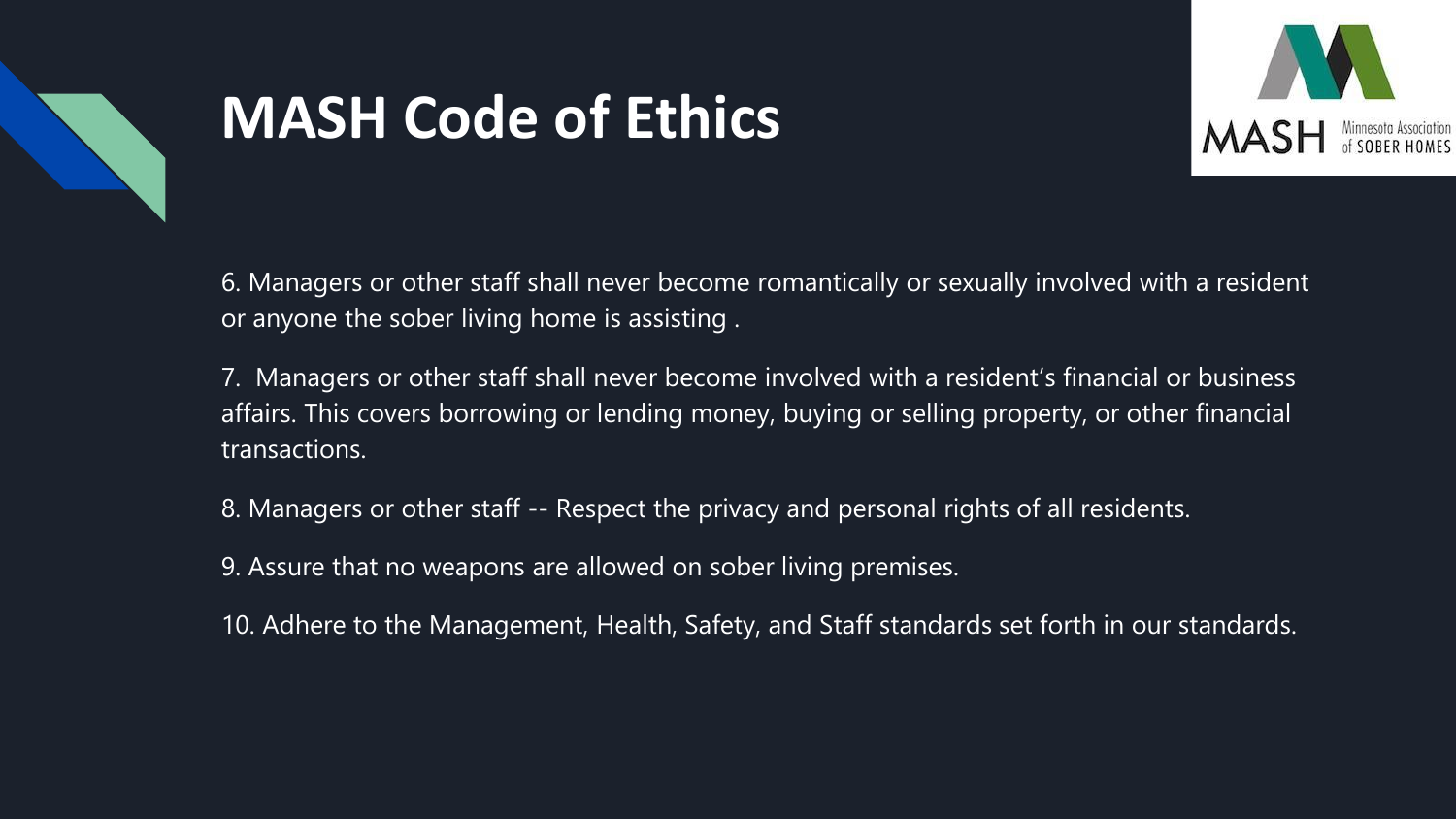

#### **Complainant's Roles and Responsibilities**



MASH Certified Providers must follow the MASH standards for complaints/grievances.

MASH Standards include:

- Documentation of complaints
- Timeframes for follow up on complaints
- Written notification of results of complaint investigation
- Communicating complaint process to participants and families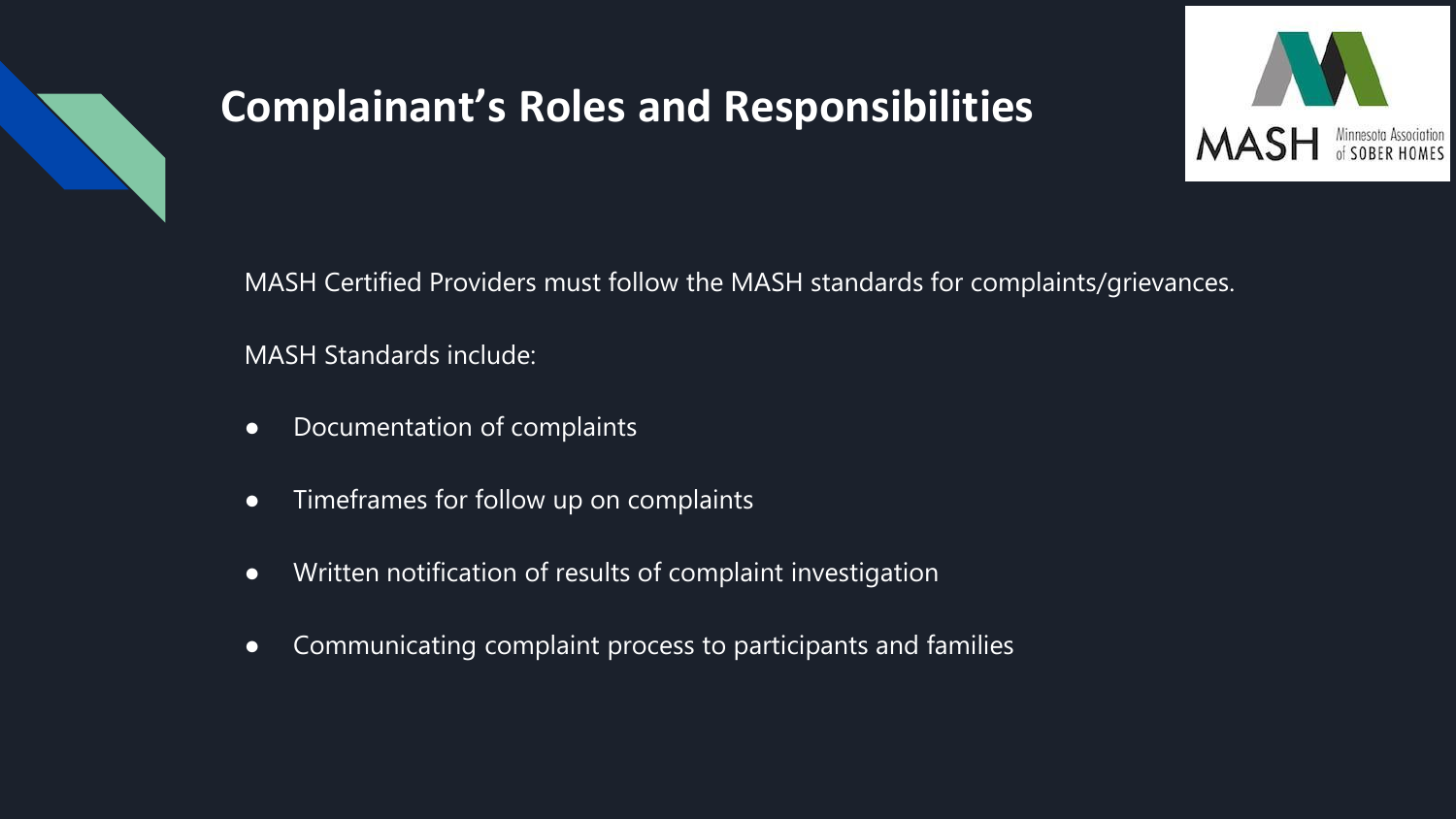

#### **Complainant's Roles and Responsibilities**



Complainant:

- Notifies provider of concern/issue
- Works with provider to resolve complaint through discussion/mediation
- Continues to work with provider as provider takes action
- If complainant is not satisfied with results, they may then file a complaint with MASH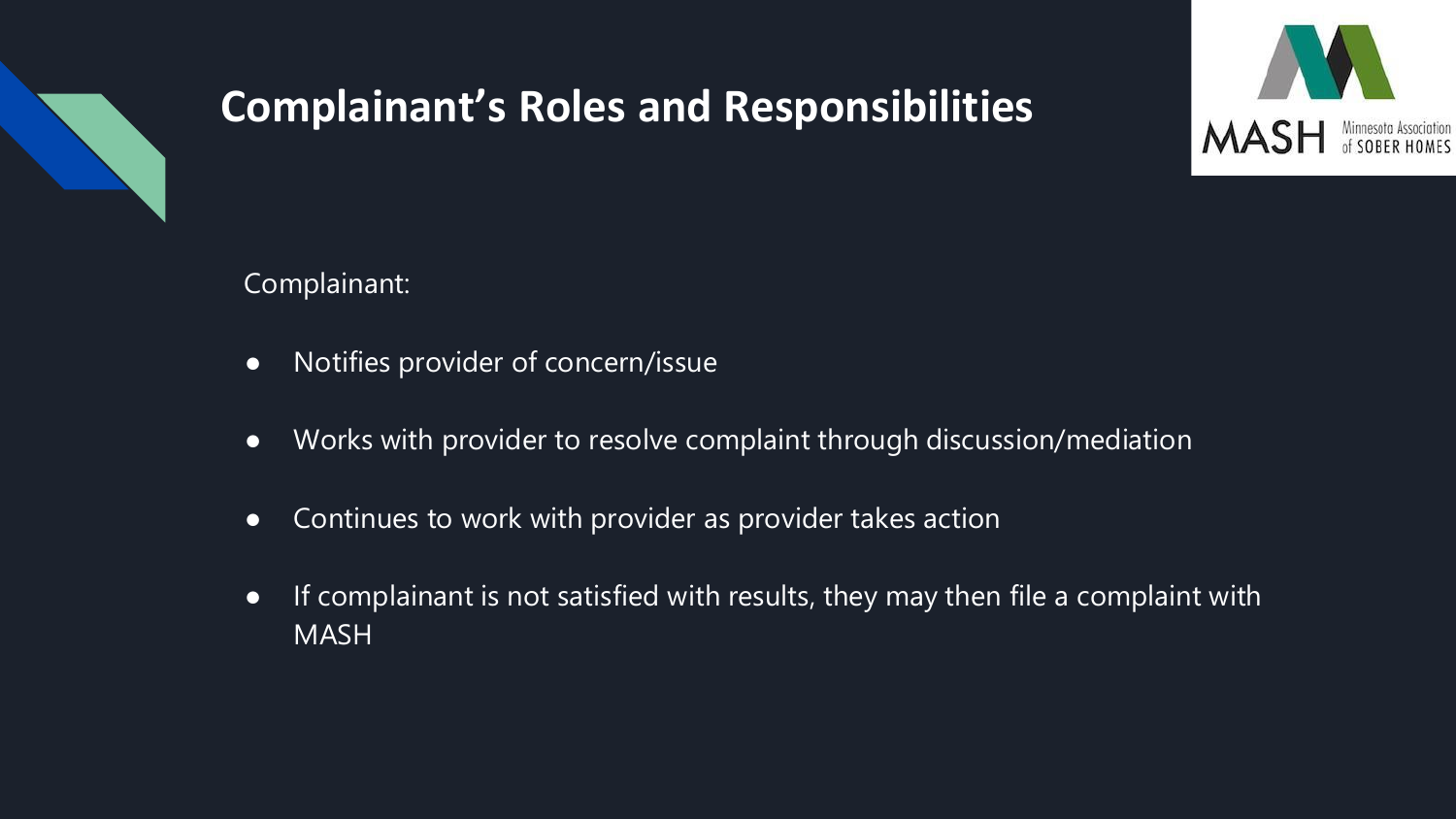

#### **MASH Member's Roles and Responsibilities**



MASH Member:

- Works with complainant to resolve the complaint through discussion/mediation
- Documents complaint, action steps and complaint resolution
- Shares documentation with MASH case manager and complainant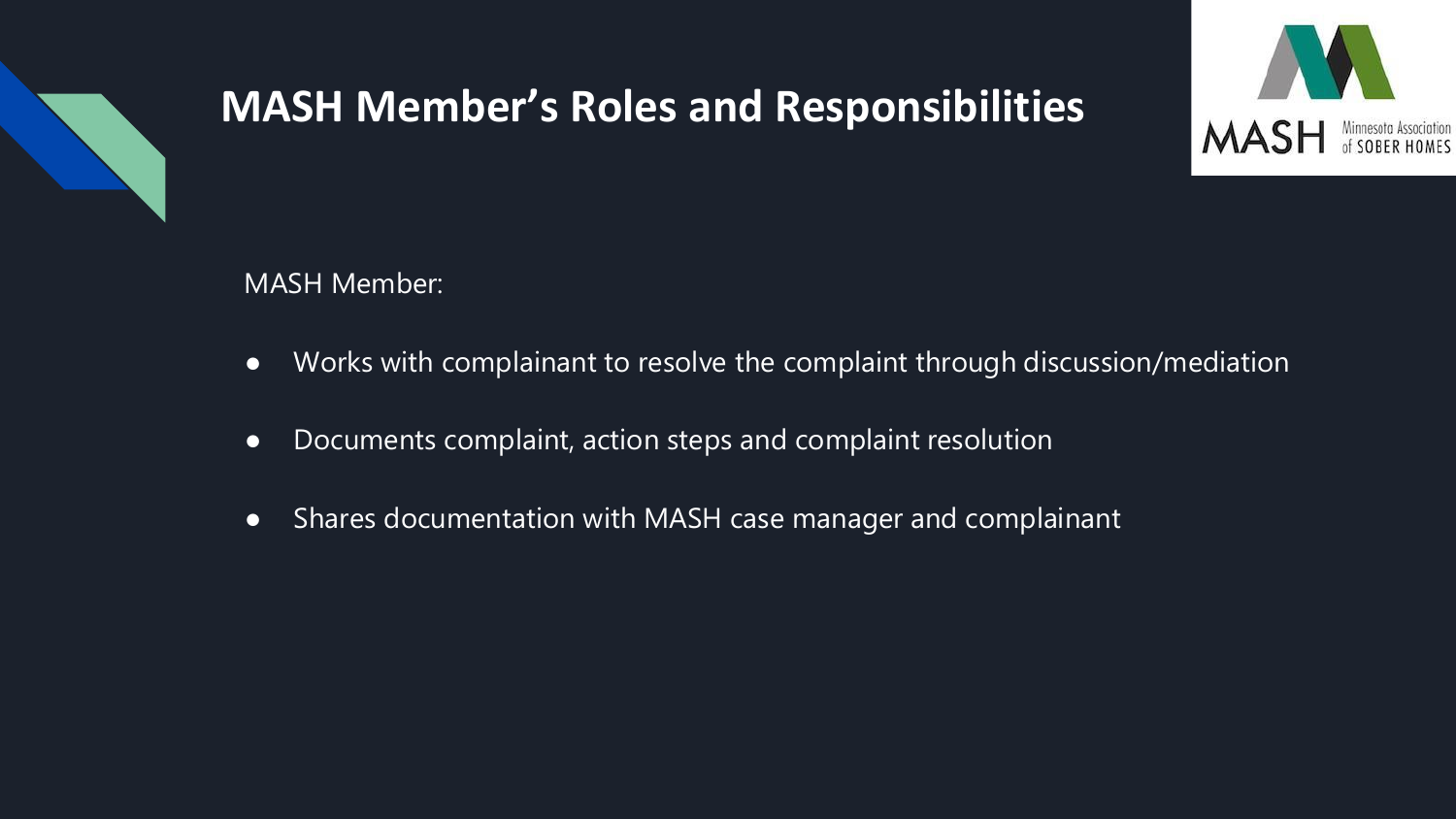

Questions MASH asks when receiving a complaint:

- Does complaint identify ethical or health & safety concerns?  $\bullet$
- Has complainant worked with provider to resolve the complaint?  $\bullet$

If the complainant is not satisfied with the provider's resolution MASH will request that the member submit action steps and written documentation of resolution of complaint to MASH

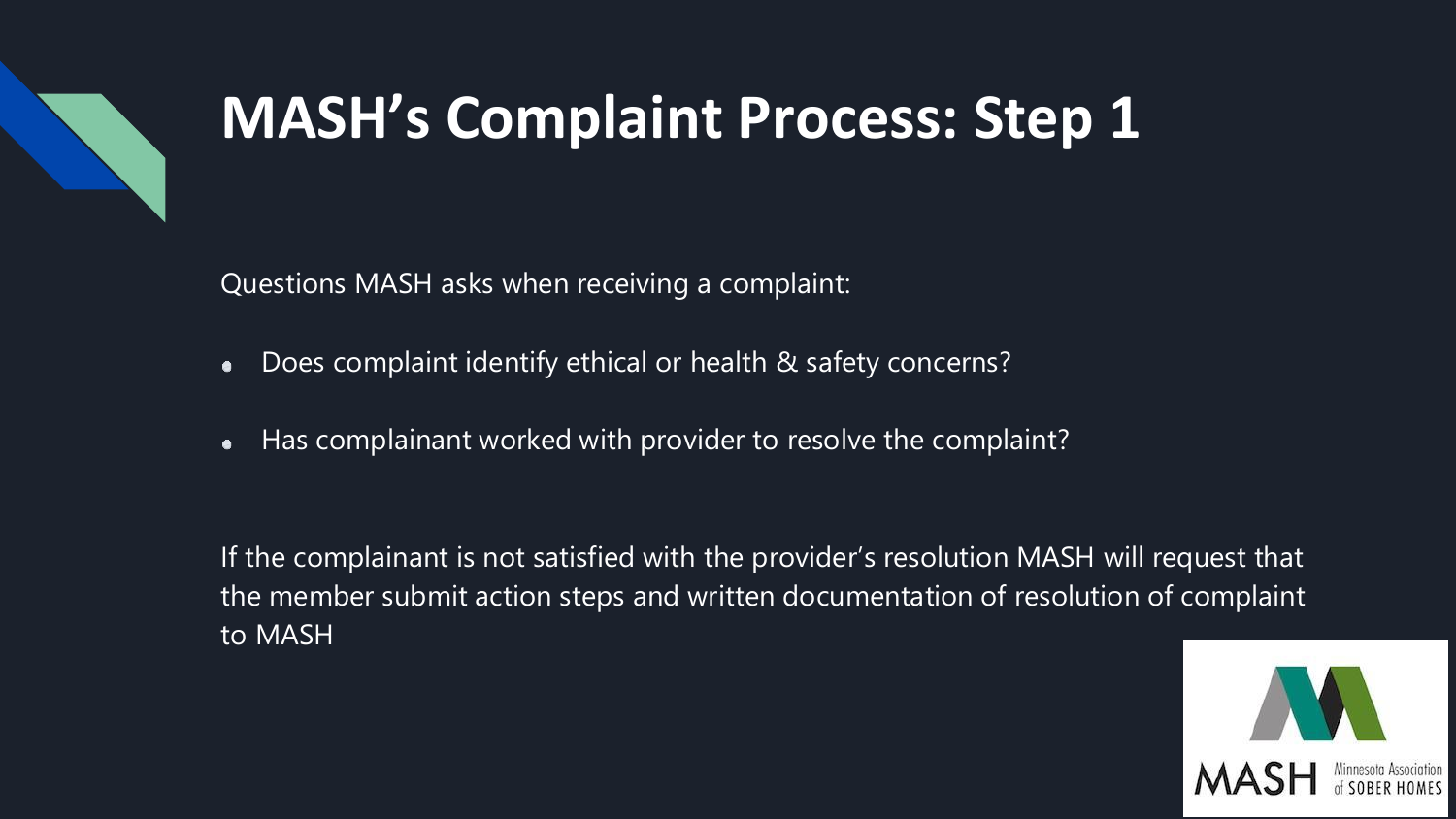

MASH notifies the parties involved

- Complainant receives notice within 5 business days
- Provider is notified and MASH's *Complaint Review Team* gathers information on complaint
- MASH completes unannounced on-site visit if there are significant concerns with health, safety or rights

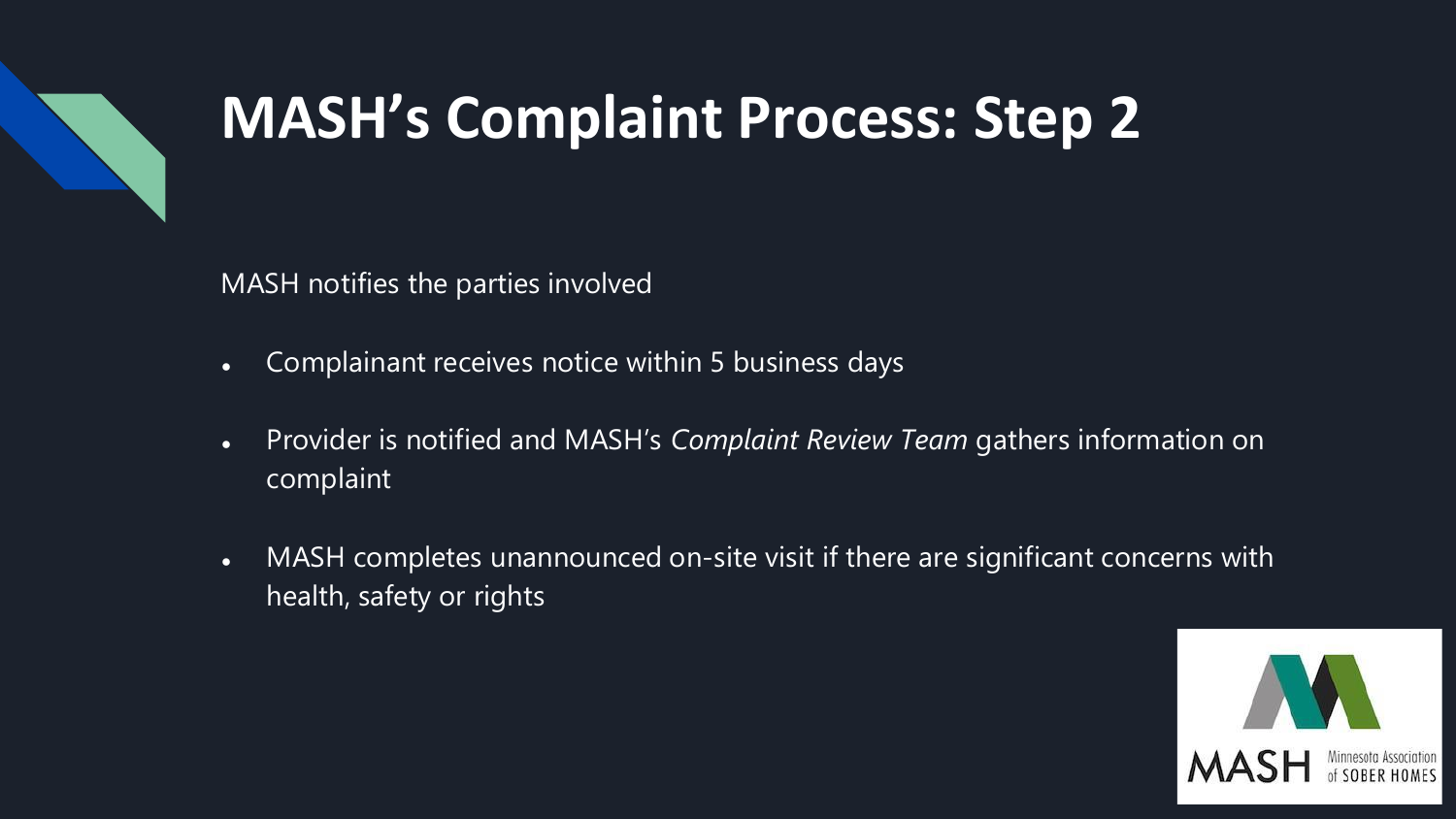

MASH begins investigation which usually includes one of the following:

- On-site visit
- Request for documentation
- **•** Interviews
- Review of provider's files, policies or procedures

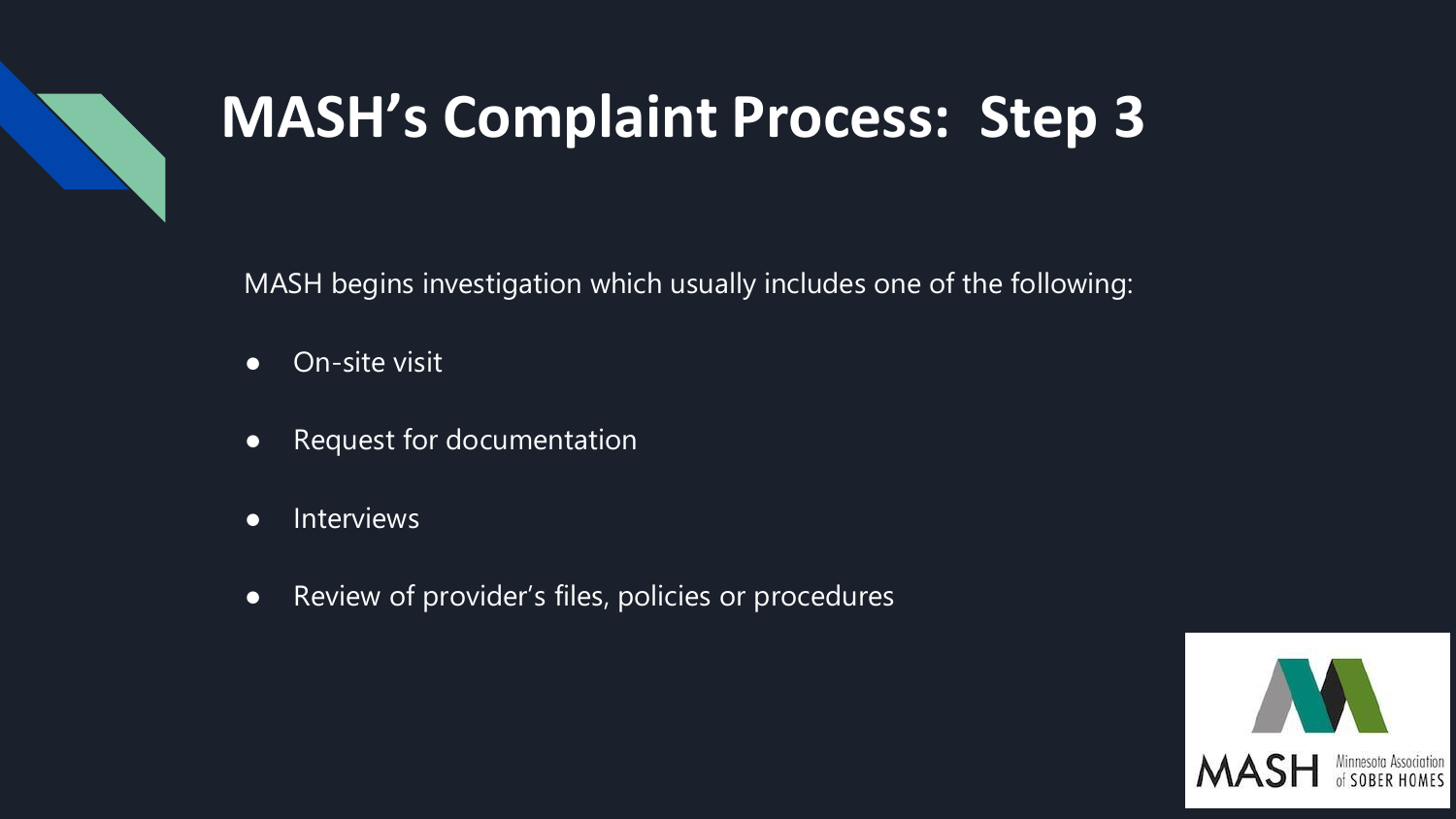

Investigation completed – parties are notified of results

- Provider is notified in writing of results of investigation
	- If complaint is substantiated, provider is required to address concerns
- Complainant is notified of findings